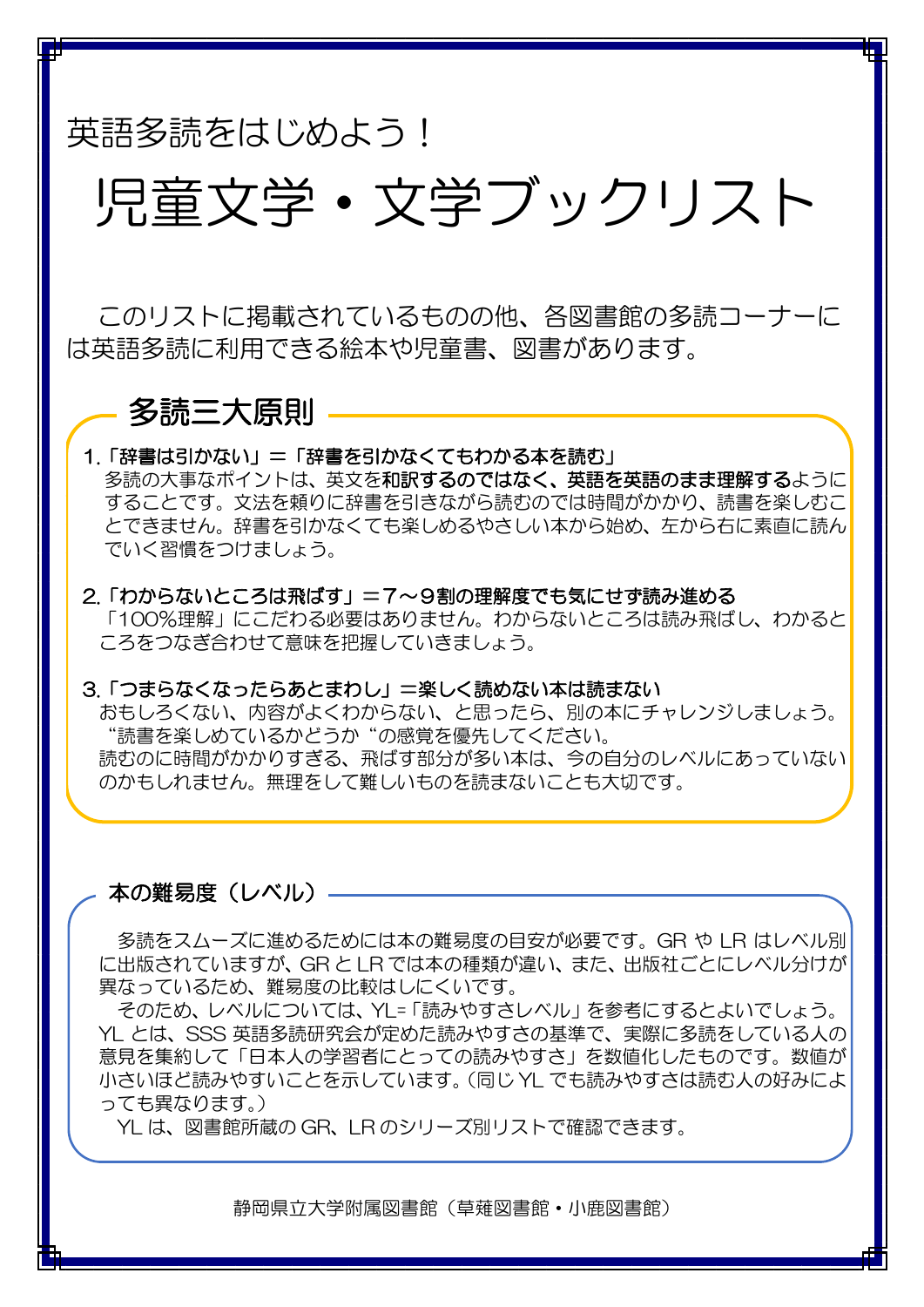#### 長く続けるコツ

語学学習には継続が不可欠です。電車の中や寝る前の 10 分間など、隙間の時間を利用しながら生活の中に読 書時間を組み込みましょう。

読書記録をつけることも継続のモチベーションを維持するのに役立ちます。図書館の GR、LR シリーズ別リス トは、読書記録ノートとしても利用できます。冊数・語数が増えていくことで読書の達成感が味わえます。

#### 電子ブック

●図書館 HP>電子資料>電子ブック

『Maruzen eBook Library』と『EBSCOhost eBook Collection』の 2 つの配信プラットフォームで 提供している電子ブックを、学内 LAN に接続している端末から利用することができます。 ※同時アクセス 1 名のため、使用中のタイトルを他の人が利用することはできません。 ※学外から閲覧する場合は事前にリモートアクセスの手続きをする必要があります。

(詳しくは「学外からのリモートアクセス申込」のページをご覧ください。

#### 英語多読用電子ブック(児童文学編)

#### ・Nete the Great 〔EBSCO〕

 「ぼくはめいたんてい」「めいたんていネート」シリーズで日本でもおなじみの探偵もの児童文学の原 書です。YL は 1~7 巻が 1.2~1.4、8~23 巻は 1.5~2.0、24~26 巻は 1.8~2.5 です。

・Boyz Rule! 〔Maruzen〕

 日常的にあるような男の子の遊びや行動をテーマにしたシリーズ。2 人の男の子のおバカなアドベンチ ャーに思わず笑ってしまう。オーストラリアの児童書でベストセラーになったシリーズ。YL は 2 程度。

・Get Real! 〔Maruzen〕

 Harry と Jesse がタイムマシンを使って様々な旅に出る。ページをめくるのが思わず速くなる面白お かしいストーリー。YL は 2 程度。

#### ・Girlz Rock! 〔Maruzen〕

いろいろな状況に立ち向かう 2 人の女の子たちをテーマにしたシリーズ。YL は 2 程度。

・Legends in their Own Lunchbox 〔Maruzen〕

 ノープランの Riley、記者の Kim、スーパーヒーローに変身する Noob、カンフーマスターの Lucy、 シェフの Chaz、スターを目指す Stella が織りなす楽しいストーリー。YL は 2 程度。

・Marvin Redpost 〔EBSCO〕

9 歳の男の子マーヴィンの日常を描いたシリーズです。基本的に 1 話完結ですが伏線があるので、でき れば 1 巻から順番に読みましょう。YL は 2.5~3.5 程度。

・The Magic Tree House 〔EBSCO〕

 ジャックとアニーの兄妹が、魔法のツリーハウスから過去の様々な場所を冒険するシリーズ。28 巻ま では 4 話完結(YL2.4~3.0)、29 巻以降は 1 話完結(YL2.6~3.2)。

#### ・A to Z Mysteries 〔EBSCO〕

 ディンク、ジョシュ、ルースローズの仲良し 3 人組が、身の回りで起こる様々な事件を解決するシリー ズ。YL は 3.0~3.8 で、Super Edition は少し長めの物語です。

・ルイス・サッカー 〔EBSCO〕 アメリカの人気児童文学作家。YL は 4.0~7.0。

• 村上春樹 〔EBSCO〕 村上春樹の著作。YL は 5.0~7.5。

(参考文献・Web サイト)

- ・古川昭夫, 神田みなみ編著『英語多読完全ブックガイド』改訂 4 版 コスモピア 2013
- ・酒井邦秀著『快読 100 万語!ペーパーバックへの道』(ちくま文庫) 筑摩書房 2002
- ・『多聴多読マガジン』 コスモピア
- ・SSS 英語多読研究会 Web サイト
- ・NPO 多言語多読 Web サイト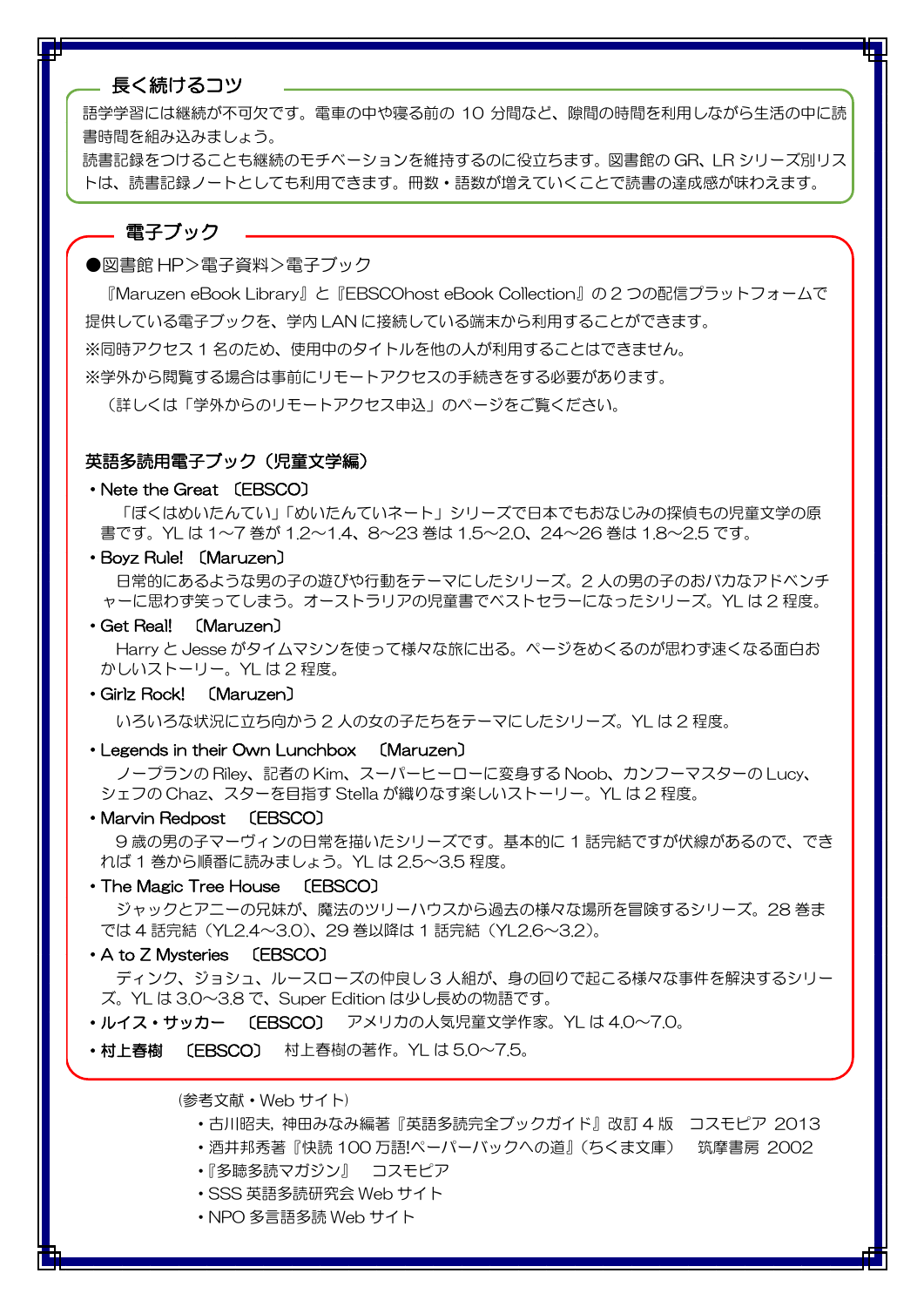## 英語多読リスト(児童文学・文学)

2021年3月現在

所在表記 草:草薙図書館・小:小鹿図書館・M:丸善電子ブック・E:EBSCO電子ブック

| 所在               | タイトル                           | YL          | 語彙数    | 音源 | メモ |  |  |
|------------------|--------------------------------|-------------|--------|----|----|--|--|
| A to Z Mysteries |                                |             |        |    |    |  |  |
| E                | The Absent Author              | $3.0 - 3.5$ | 8,517  |    |    |  |  |
| E                | The Bald Bandit                | $3.0 - 3.5$ | 6,452  |    |    |  |  |
| E                | The Canary Caper               | $3.0 - 3.5$ | 8,262  |    |    |  |  |
| E                | The Deadly Dungeon             | $3.0 - 3.5$ | 8,245  |    |    |  |  |
| E                | The Empty Envelope             | $3.0 - 3.5$ | 6,612  |    |    |  |  |
| Ε                | The Falcon's Feathers          | $3.0 - 3.5$ | 7,137  |    |    |  |  |
| E                | The Goose's Gold               | $3.0 - 3.5$ | 7,216  |    |    |  |  |
| E                | The Haunted Hotel              | $3.0 - 3.5$ | 8,016  |    |    |  |  |
| E                | The Invisible Island           | $3.0 - 3.5$ | 8,518  |    |    |  |  |
| E                | The Jaguar's Jewel             | $3.0 - 3.5$ | 8,550  |    |    |  |  |
| Ε                | The Kidnapped King             | $3.0 - 3.5$ | 8,509  |    |    |  |  |
| E                | The Lucky Lottery              | $3.0 - 3.5$ | 8,354  |    |    |  |  |
| E                | The Missing Mummy              | $3.0 - 3.5$ | 7,537  |    |    |  |  |
| E                | The Ninth Nugget               | $3.0 - 3.5$ | 9,528  |    |    |  |  |
| Ε                | The Orange Outlaw              | $3.0 - 3.5$ | 8,793  |    |    |  |  |
| E                | The Panda Puzzle               | $3.0 - 3.5$ | 8,471  |    |    |  |  |
| Ε                | The Quicksand Question         | $3.0 - 3.5$ | 9,333  |    |    |  |  |
| E                | The Runaway Racehorse          | $3.0 - 3.5$ | 8,277  |    |    |  |  |
| E                | The School Skeleton            | $3.0 - 3.5$ | 8,343  |    |    |  |  |
| Ε                | The Talking T. Rex             | $3.0 - 3.5$ | 9,976  |    |    |  |  |
| Ε                | The Unwilling Umpire           | $3.0 - 3.5$ | 9,108  |    |    |  |  |
| E                | The Vampire's Vacation         | $3.0 - 3.5$ | 8,500  |    |    |  |  |
| E                | The White Wolf                 | $3.0 - 3.5$ | 9,006  |    |    |  |  |
| E                | The X'ed-Out X-Ray             | $3.0 - 3.5$ | 8,793  |    |    |  |  |
| Ε                | The Yellow Yacht               | $3.0 - 3.5$ | 8,632  |    |    |  |  |
| Ε                | The Zombie Zone                | $3.0 - 3.5$ | 8,662  |    |    |  |  |
|                  | A to Z Mysteries Super Edition |             |        |    |    |  |  |
| E                | Detective Camp                 | $3.2 - 3.6$ | 11,319 |    |    |  |  |
| Ε                | Mayflower Treasure Hunt        | $3.2 - 3.6$ | 12,146 |    |    |  |  |
| Ε                | Sleepy Hollow Sleepover        | $3.2 - 3.6$ | 12,146 |    |    |  |  |
| Ε                | <b>The Castle Crime</b>        |             |        |    |    |  |  |
| E                | The New Year Dragon Dilemma    | $3.2 - 3.6$ | 13,210 |    |    |  |  |
| Ε                | White House White-Out          | $3.2 - 3.6$ | 13,210 |    |    |  |  |
|                  | Boyz rule!                     |             |        |    |    |  |  |
| Level 1          |                                |             |        |    |    |  |  |
| M                | <b>Bike daredevils</b>         |             | 1,140  |    |    |  |  |
| ${\sf M}$        | Camping out                    |             | 1,110  |    |    |  |  |
| M                | Golf legends                   |             | 1,598  |    |    |  |  |
| M                | Gone fishing                   |             | 1,103  |    |    |  |  |
| M                | Park soccer                    |             | 1,358  |    |    |  |  |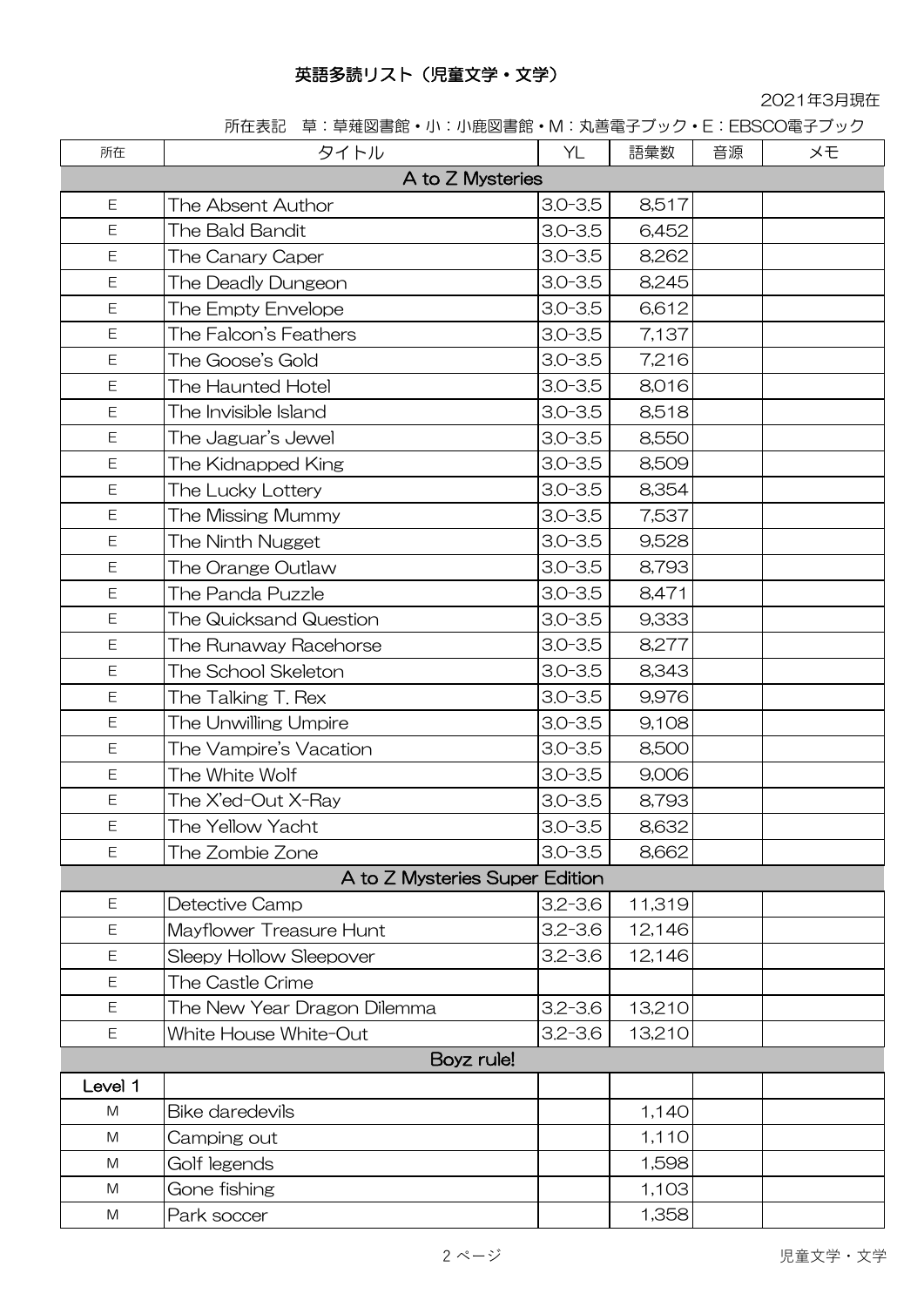| 所在                 | タイトル                                          | YL          | 語彙数   | 音源 | メモ |
|--------------------|-----------------------------------------------|-------------|-------|----|----|
| M                  | The tree house                                |             | 1,340 |    |    |
| M                  | Water rats                                    |             | 1,552 |    |    |
| ${\sf M}$          | Yabby hunt                                    |             | 1,250 |    |    |
| Level <sub>2</sub> |                                               |             |       |    |    |
| M                  | <b>Basketball buddies</b>                     |             | 1,325 |    |    |
| M                  | <b>Bull riding</b>                            |             | 1,209 |    |    |
| M                  | Rock star                                     |             | 1,299 |    |    |
| M                  | Secret agent heroes                           |             | 1,262 |    |    |
| ${\sf M}$          | Skateboard dudes                              |             | 1,337 |    |    |
| M                  | Tennis ace                                    |             | 1,150 |    |    |
| M                  | Test cricket                                  |             | 1,316 |    |    |
| ${\sf M}$          | Wet world                                     |             | 1,266 |    |    |
| Level 3            |                                               |             |       |    |    |
| M                  | Battle of the games                           |             | 1,423 |    |    |
| M                  | Halloween gotcha!                             |             | 1,520 |    |    |
| ${\sf M}$          | Hit the beach                                 |             | 1,064 |    |    |
| M                  | Olympic champions                             |             | 1,289 |    |    |
| ${\sf M}$          | On the farm                                   |             | 1,426 |    |    |
| M                  | Pirate attack                                 |             | 1,315 |    |    |
| M                  | Race car dreamers                             |             | 1,354 |    |    |
| ${\sf M}$          | Rotten school day                             |             | 1,122 |    |    |
| Level 4            |                                               |             |       |    |    |
| M                  | Bird crazy                                    |             | 1,398 |    |    |
| M                  | Freaky snow dude                              |             | 1,442 |    |    |
| M                  | Kite high                                     |             | 1,349 |    |    |
| ${\sf M}$          | Mega rich                                     |             | 1,190 |    |    |
| ${\sf M}$          | Mouse hunters                                 |             | 1,326 |    |    |
| M                  | Paper round                                   |             | 1,518 |    |    |
| M                  | Pie-eating champions                          |             | 1,431 |    |    |
| M                  | Space invaders                                |             | 1,365 |    |    |
|                    | Curious George Short Stories (おさるのジョージ)       |             |       |    |    |
| 草                  | Curious George and the puppies                | $0.7 - 1.0$ | 666   |    |    |
| 草                  | Curious George at the aquarium                |             | 547   |    |    |
| 草                  | Curious George at the baseball game           | $0.6 - 0.8$ | 417   |    |    |
| 草                  | Curious George at the parade                  | $0.7 - 1.0$ | 670   |    |    |
| 草                  | Curious George goes to a bookstore            |             |       |    |    |
| 草                  | Curious George goes to a chocolate<br>factory | $0.7 - 1.0$ | 661   |    |    |
| 草                  | Curious George in the big city                | $0.9 - 1.2$ | 810   |    |    |
| 草                  | Curious George makes pancakes                 |             | 700   |    |    |
| 草                  | Curious George visits a toy store             | $0.6 - 0.8$ | 504   |    |    |
| 草                  | Curious George visits a toy store             | $0.6 - 0.8$ | 504   |    |    |
| 草                  | Curious George visits the library             | $0.7 - 1.0$ | 717   |    |    |
| 草                  | Curious George's dinosaur discovery           | $0.6 - 0.8$ | 538   |    |    |

所在表記 草:草薙図書館・小:小鹿図書館・M:丸善電子ブック・E:EBSCO電子ブック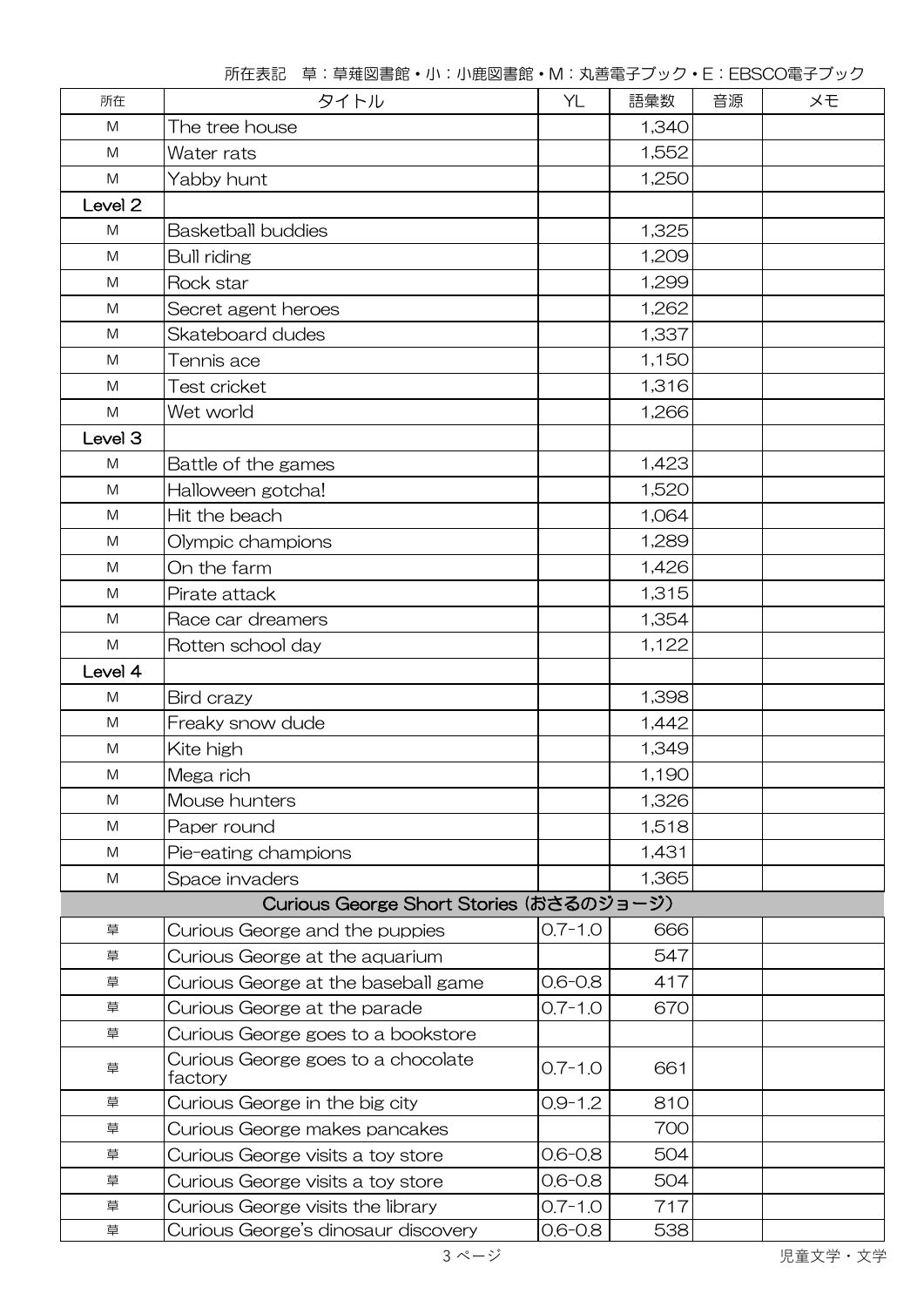| 所在                                                                                                         | タイトル                     | YL | 語彙数   | 音源 | メモ |  |  |
|------------------------------------------------------------------------------------------------------------|--------------------------|----|-------|----|----|--|--|
| <b>Get Real!</b>                                                                                           |                          |    |       |    |    |  |  |
| Level 1                                                                                                    |                          |    |       |    |    |  |  |
| M                                                                                                          | Big city museum          |    | 3,308 |    |    |  |  |
| $\mathsf{M}% _{T}=\mathsf{M}_{T}\!\left( a,b\right) ,\ \mathsf{M}_{T}=\mathsf{M}_{T}\!\left( a,b\right) ,$ | Ferret attack            |    | 2,989 |    |    |  |  |
| M                                                                                                          | Just another day         |    | 3,281 |    |    |  |  |
| M                                                                                                          | Planet Snoz              |    | 3,412 |    |    |  |  |
| M                                                                                                          | Snooping Snoopalot       |    | 3,141 |    |    |  |  |
| M                                                                                                          | The flying machines      |    | 4,168 |    |    |  |  |
| M                                                                                                          | The last day             |    | 3,105 |    |    |  |  |
| M                                                                                                          | The pirate play          |    | 3,471 |    |    |  |  |
| M                                                                                                          | The time machine         |    | 3,870 |    |    |  |  |
| M                                                                                                          | The trouble with         |    | 3,660 |    |    |  |  |
| Level <sub>2</sub>                                                                                         |                          |    |       |    |    |  |  |
| M                                                                                                          | Assistant professor Toad |    | 3,303 |    |    |  |  |
| $\mathsf{M}% _{T}=\mathsf{M}_{T}\!\left( a,b\right) ,\ \mathsf{M}_{T}=\mathsf{M}_{T}\!\left( a,b\right) ,$ | Crash bang zoom          |    | 3,400 |    |    |  |  |
| M                                                                                                          | Going, going, gone!      |    | 3,699 |    |    |  |  |
| M                                                                                                          | Having a ball            |    | 2,618 |    |    |  |  |
| M                                                                                                          | No laughing matter       |    | 3,896 |    |    |  |  |
| M                                                                                                          | Professor Dribble        |    | 3,715 |    |    |  |  |
| M                                                                                                          | Radio news               |    | 2,800 |    |    |  |  |
| M                                                                                                          | Rockball                 |    | 3,661 |    |    |  |  |
| M                                                                                                          | The birthday surprise    |    | 3,382 |    |    |  |  |
| M                                                                                                          | The election             |    | 3,193 |    |    |  |  |
|                                                                                                            | Girlz Rock!              |    |       |    |    |  |  |
| Level 1                                                                                                    |                          |    |       |    |    |  |  |
| M                                                                                                          | Bowling buddies          |    | 1,273 |    |    |  |  |
| ${\sf M}$                                                                                                  | Diary disaster           |    | 1,438 |    |    |  |  |
| ${\sf M}$                                                                                                  | Girl pirates             |    | 1,122 |    |    |  |  |
| ${\sf M}$                                                                                                  | Hair scare               |    | 1,532 |    |    |  |  |
| M                                                                                                          | Horsing around           |    | 1,339 |    |    |  |  |
| M                                                                                                          | Netball showdown         |    | 1,402 |    |    |  |  |
| M                                                                                                          | Pool pals                |    | 1,247 |    |    |  |  |
| M                                                                                                          | School play stars        |    | 1,334 |    |    |  |  |
| M                                                                                                          | Surf girls               |    | 1,415 |    |    |  |  |
| M                                                                                                          | The sleepover            |    | 1,421 |    |    |  |  |
| Level <sub>2</sub>                                                                                         |                          |    |       |    |    |  |  |
| ${\sf M}$                                                                                                  | Camping chaos            |    | 1,761 |    |    |  |  |
| M                                                                                                          | Cooking catastrophe      |    | 1,899 |    |    |  |  |
| M                                                                                                          | Dog on the loose         |    | 1,810 |    |    |  |  |
| M                                                                                                          | Escalator escapade       |    | 1,741 |    |    |  |  |
| M                                                                                                          | Mummy mania              |    | 1,780 |    |    |  |  |
| M                                                                                                          | Newspaper scoop          |    | 1,732 |    |    |  |  |
| M                                                                                                          | Skater chicks            |    | 1,720 |    |    |  |  |

所在表記 草:草薙図書館・小:小鹿図書館・M:丸善電子ブック・E:EBSCO電子ブック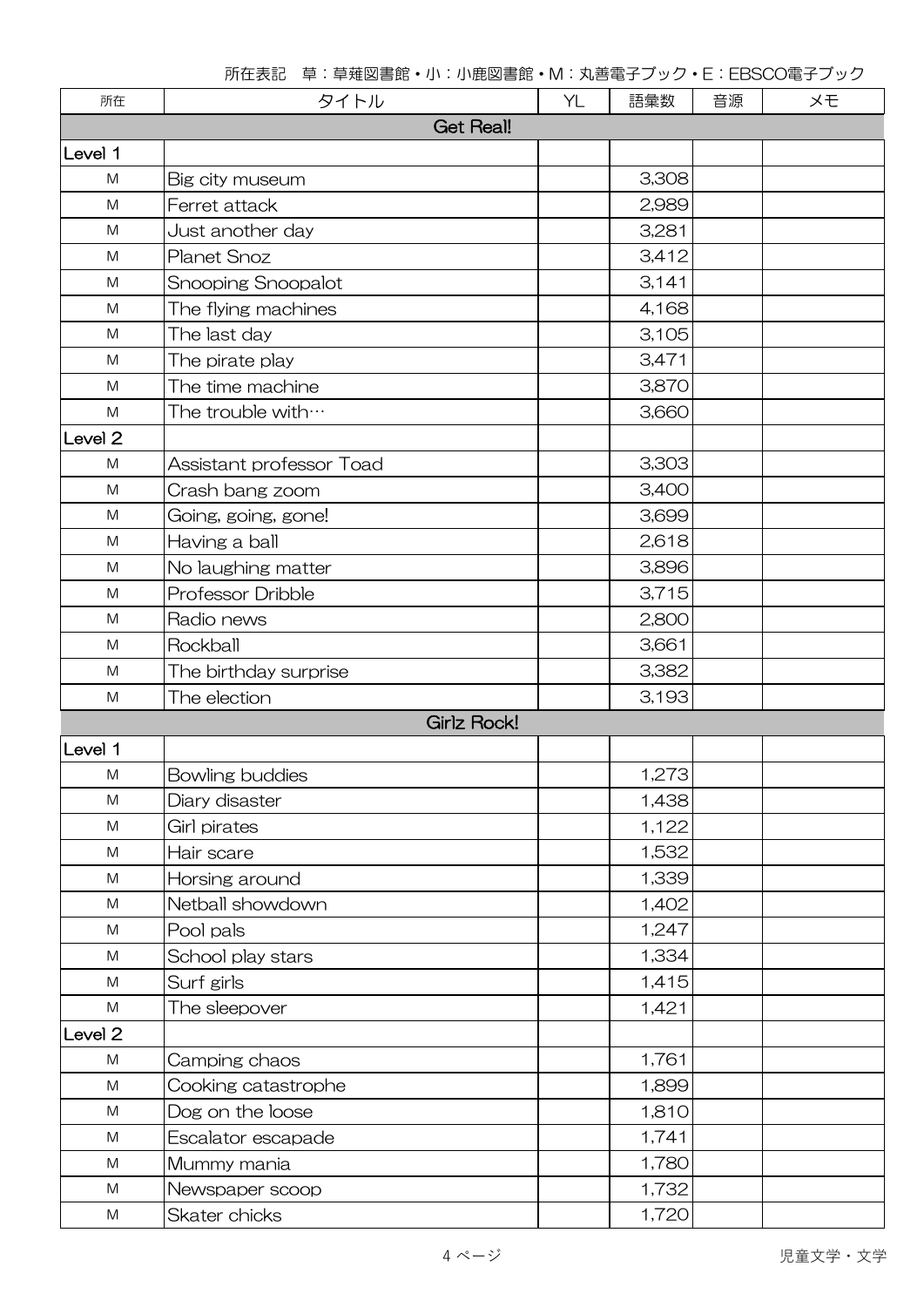| 所在                 | タイトル                                 | YL          | 語彙数   | 音源 | メモ |
|--------------------|--------------------------------------|-------------|-------|----|----|
| M                  | Snowball attack                      |             | 1,571 |    |    |
| M                  | Talent quest                         |             | 1,487 |    |    |
| M                  | Wild ride                            |             | 1,840 |    |    |
| Level <sub>3</sub> |                                      |             |       |    |    |
| M                  | Birthday party bedlam                |             | 1,602 |    |    |
| M                  | Dance fever                          |             | 1,479 |    |    |
| M                  | Doubles trouble                      |             | 1,791 |    |    |
| M                  | MiniGolf face-off                    |             | 1,703 |    |    |
| M                  | Pony club                            |             | 1,727 |    |    |
| M                  | Soccer crazy                         |             | 1,928 |    |    |
| M                  | Trapeze dreams                       |             | 1,600 |    |    |
| M                  | Two at the zoo                       |             | 1,620 |    |    |
|                    | Ladybird tales                       |             |       |    |    |
| 小                  | A Christmas carol                    |             |       |    |    |
| 小                  | A first book of Aesop's fables       |             |       |    |    |
| 小                  | A journey to the centre of the earth |             |       |    |    |
| 小                  | A little princess                    |             |       |    |    |
| 小                  | A second book of Aesop's fables      |             |       |    |    |
| 小                  | A tale of two cities                 |             |       |    |    |
| 小                  | Aladdin and his wonderful lamp       |             |       |    |    |
| 小                  | Alexander the Great                  |             |       |    |    |
| 小                  | Ali Baba and the forty thieves       |             |       |    |    |
| 小                  | Alice in Wonderland                  | 2.7         | 5,000 |    |    |
| 小                  | Around the world in eighty days      |             |       |    |    |
| 小                  | Beauty and the beast                 |             |       |    |    |
| 小                  | <b>Black Beauty</b>                  |             |       |    |    |
| 小                  | Chicken Licken                       |             |       |    |    |
| 小                  | Cinderella                           | $1.6 - 2.0$ | 1,894 |    |    |
| 小                  | Cleopatra and ancient Egypt          |             |       |    |    |
| 小                  | Dick Whittington and his cat         |             |       |    |    |
| 小                  | Dracula                              |             |       |    |    |
| 小                  | Famous Legends book1                 |             |       |    |    |
| 小                  | Famous Legends book2                 |             |       |    |    |
| 小                  | Florence Nightingale                 |             |       |    |    |
| 小                  | Frankenstein                         |             |       |    |    |
| 小                  | Goldilocks and the three bears       | $1.6 - 2.0$ | 738   |    |    |
| 小                  | Great artists Book 1                 |             |       |    |    |
| 小                  | Great artists Book 2                 |             |       |    |    |
| 小                  | Great artists Book 3                 |             |       |    |    |
| 小                  | Gulliver's travels                   | 2.7         | 5,000 |    |    |
| 小                  | Hansel and Gretel                    | $1.6 - 2.0$ | 1,668 |    |    |
| 小                  | Henry VIII                           |             |       |    |    |
| 小                  | Jack and the beanstalk               | $1.6 - 2.0$ | 882   |    |    |

所在表記 草:草薙図書館・小:小鹿図書館・M:丸善電子ブック・E:EBSCO電子ブック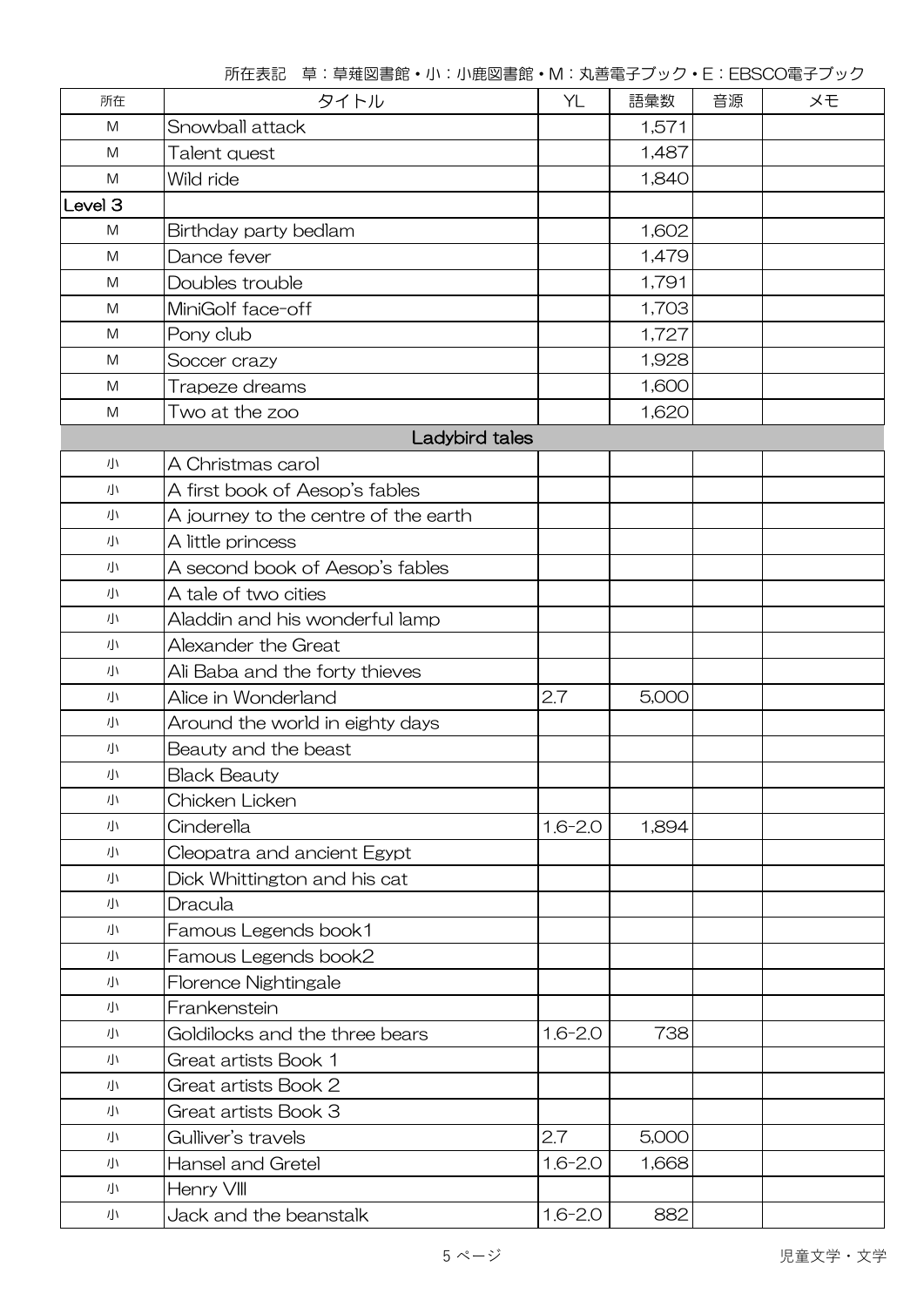|  |  |  | 所在表記 草:草薙図書館·小:小鹿図書館·M:丸善電子ブック·E:EBSCO電子ブック |
|--|--|--|---------------------------------------------|
|--|--|--|---------------------------------------------|

| 所在 | タイトル                                                            | YL          | 語彙数   | 音源 | XĐ |
|----|-----------------------------------------------------------------|-------------|-------|----|----|
| 小  | Joan of Arc                                                     |             |       |    |    |
| 小  | Julius Caesar and Roman Britain                                 |             |       |    |    |
| 小  | Kidnapped                                                       |             |       |    |    |
| 小  | King Solomon's mines                                            |             |       |    |    |
| 小  | Kings and queens Book 1                                         |             |       |    |    |
| 小  | Kings and queens Book 2                                         |             |       |    |    |
| 小  | Little Red Riding Hood                                          | $1.6 - 2.0$ | 1,176 |    |    |
| 小  | Lives of the great composers Book 1                             |             |       |    |    |
| 小  | Lives of the great composers Book 2                             |             |       |    |    |
| 小  | Lorna Doone                                                     |             |       |    |    |
| 小  | Marco Polo                                                      |             |       |    |    |
| 小  | Napoleon                                                        |             |       |    |    |
| 小  | Nelson                                                          |             |       |    |    |
| 小  | Oliver Cromwell                                                 |             |       |    |    |
| 小  | Oliver Twist                                                    |             |       |    |    |
| 小  | Peter Pan                                                       |             |       |    |    |
| 小  | Pinocchio                                                       |             |       |    |    |
| 小  | Puss in boots                                                   |             |       |    |    |
| 小  | Puss in Boots: based on the story by<br><b>Charles Perrault</b> |             |       |    |    |
| 小  | Rapunzel                                                        | 1.8         | 1,490 |    |    |
| 小  | Robin Hood                                                      |             |       |    |    |
| 小  | Rumpelstiltskin                                                 |             |       |    |    |
| 小  | Sleeping beauty                                                 | $1.6 - 2.0$ | 1,541 |    |    |
| 小  | Snow White and Rose Red                                         |             |       |    |    |
| 小  | Snow white and the seven dwarfs                                 | $1.6 - 2.0$ | 806   |    |    |
| 小  | Swiss family Robinson                                           |             |       |    |    |
| 小  | The big pancake                                                 |             |       |    |    |
| 小  | The blue book of bedtime stories                                |             |       |    |    |
| 小  | The brave little tailor                                         |             |       |    |    |
| 小  | The elves and the shoemaker                                     | $1.6 - 2.0$ | 1,021 |    |    |
| 小  | The emperor's new clothes : retold for<br>easy reading          |             |       |    |    |
| 小  | The enormous turnip                                             |             |       |    |    |
| 小  | The firebird                                                    |             |       |    |    |
| 小  | The First Queen Elizabeth                                       |             |       |    |    |
| 小  | The fox turned wolf and other stories                           |             |       |    |    |
| 小  | The gingerbread man                                             | $1.6 - 2.0$ | 882   |    |    |
| 小  | The golden goose                                                |             |       |    |    |
| 小  | The goose girl                                                  |             |       |    |    |
| 小  | The Green book of bedtime stories                               |             |       |    |    |
| 小  | The happy prince $\vdots$ and other stories                     |             |       |    |    |
| 小  | The hound of the Baskervilles                                   |             |       |    |    |
| 小  | The last of the Mohicans                                        |             |       |    |    |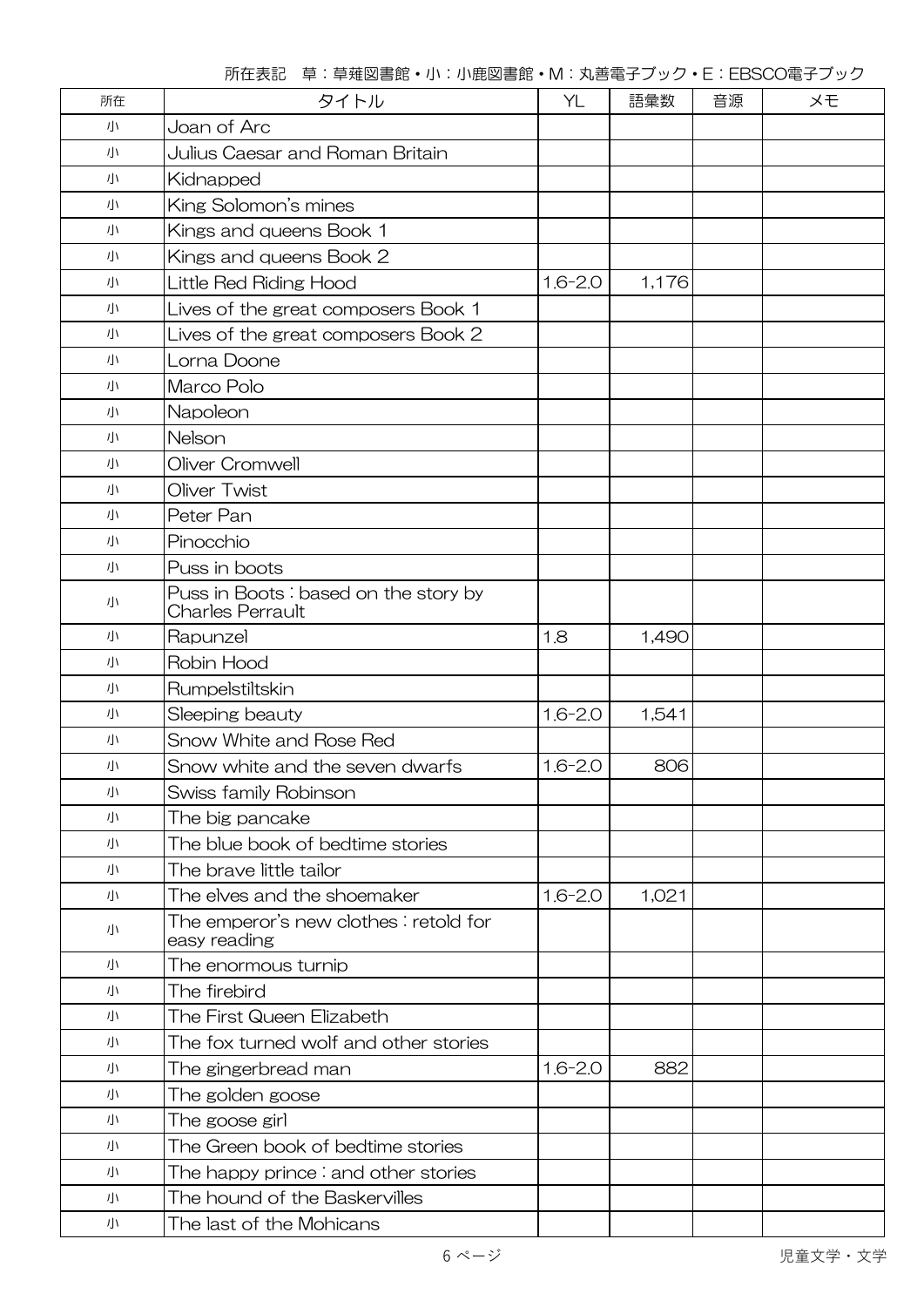所在表記 草:草薙図書館・小:小鹿図書館・M:丸善電子ブック・E:EBSCO電子ブック

| 所在      | タイトル                                                  | YL          | 語彙数   | 音源 | XĐ |
|---------|-------------------------------------------------------|-------------|-------|----|----|
| 小       | The little mermaid: retold for easy reading           |             |       |    |    |
| 小       | The little red hen                                    |             |       |    |    |
| 小       | The lost world                                        |             |       |    |    |
| 小       | The magic porridge pot                                |             |       |    |    |
| 小       | The mummy:from stories by Sir Arthur<br>Conan Doyle   |             |       |    |    |
| 小       | The musicians of Bremen                               |             |       |    |    |
| 小       | The Pied Piper of Hamelin                             |             |       |    |    |
| 小       | The princess and the frog                             |             |       |    |    |
| 小       | The princess and the pea                              |             |       |    |    |
| 小       | The railway children                                  |             |       |    |    |
| 小       | The Red book of bedtime stories                       |             |       |    |    |
| 小       | The secret garden                                     |             |       |    |    |
| 小       | The sly fox and the little red hen                    |             |       |    |    |
| 小       | The snow queen                                        |             |       |    |    |
| 小       | The sorcerer's apprentice                             |             |       |    |    |
| 小       | The strange case of Dr. Jekyll & Mr. Hyde             |             |       |    |    |
| 小       | The three billy-goats Gruff                           | $1.6 - 2.0$ | 806   |    |    |
| 小       | The three little pigs                                 | $1.6 - 2.0$ | 1,339 |    |    |
| 小       | The three musketeers                                  |             |       |    |    |
| 小       | The tinder box                                        |             |       |    |    |
| 小       | The town mouse and the country mouse                  |             |       |    |    |
| 小       | The ugly duckling                                     |             |       |    |    |
| 小       | The wind in the willows                               |             |       |    |    |
| 小       | The Wizard of Oz                                      |             |       |    |    |
| 小       | The wolf and the seven little kids                    |             |       |    |    |
| 小       | The yellow book of bedtime stories                    |             |       |    |    |
| 小       | Thumbelina                                            |             |       |    |    |
| 小       | Tom Thumb: retold for easy reading by<br>Vernon Mills |             |       |    |    |
| 小       | Treasure Island                                       |             |       |    |    |
|         | Legends in their own lunchbox                         |             |       |    |    |
| Level 1 |                                                       |             |       |    |    |
| M       | $Chaz$ $\equiv$ superchef $\equiv$                    |             | 1,721 |    |    |
| M       | Chaz and the missing mayo                             |             | 2,034 |    |    |
| M       | Kim's pet scoop                                       |             | 1,738 |    |    |
| M       | Kim's tug of war                                      |             | 1,801 |    |    |
| M       | Lucy —kung-fu queen—                                  |             | 1,486 |    |    |
| M       | Lucy in a jam                                         |             | 1,936 |    |    |
| M       | Noob -crimebuster-                                    |             | 1,447 |    |    |
| M       | Noob and the librarian supervillain                   |             | 1,007 |    |    |
| M       | Riley clowns around                                   |             | 1,559 |    |    |
| M       | Riley versus the giant banana                         |             | 1,810 |    |    |
| M       | Stella and the pet parade                             |             | 1,567 |    |    |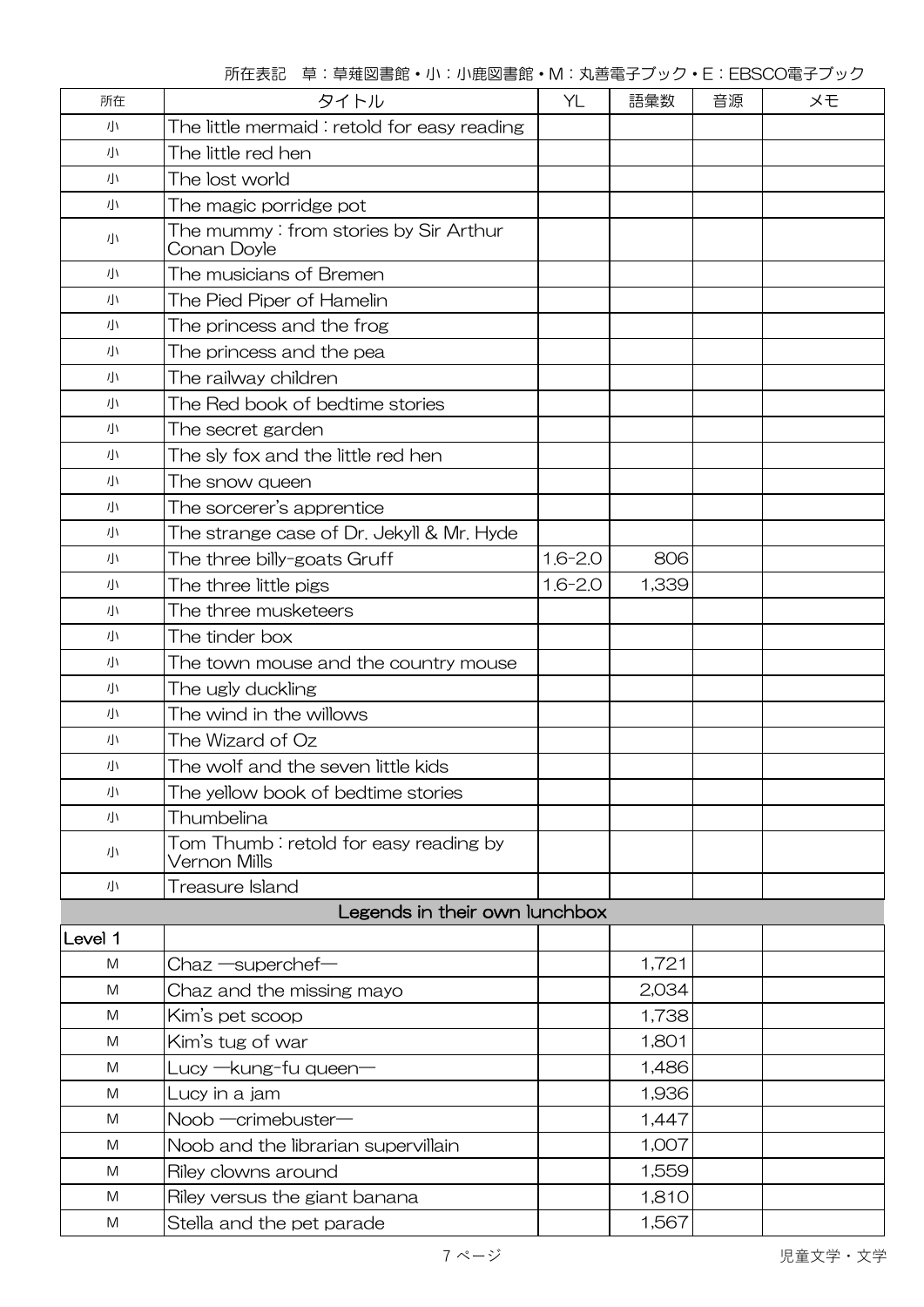| 所在                 | タイトル                            | YL          | 語彙数    | 音源 | メモ |
|--------------------|---------------------------------|-------------|--------|----|----|
| M                  | Stella's got talent             |             | 1,729  |    |    |
| Level <sub>2</sub> |                                 |             |        |    |    |
| M                  | Chaz -TV superstar?-            |             | 2,565  |    |    |
| M                  | Chaz at the fish market         |             | 2,166  |    |    |
| M                  | Kim's fake cake bake            |             | 2,211  |    |    |
| M                  | Kim's super science day         |             | 2,210  |    |    |
| M                  | Lucy $-\text{the}$ boss $-$     |             | 2,099  |    |    |
| M                  | Lucy and the red street boyz    |             | 3,137  |    |    |
| M                  | Noob - amateur dentist-         |             | 1,870  |    |    |
| M                  | Noob —the boy who could fly—    |             | 2,409  |    |    |
| M                  | Riley and the fantastic plan    |             | 2,314  |    |    |
| M                  | Riley and the treasure          |             | 2,477  |    |    |
| M                  | Stella -circus star-            |             | 2,075  |    |    |
| M                  | Stella and the movie star       |             | 2,632  |    |    |
| Level 3            |                                 |             |        |    |    |
| M                  | Chaz and the hotdogs            |             | 3,234  |    |    |
| M                  | Chaz at the aquarium            |             | 3,421  |    |    |
| M                  | Kim faces her fears             |             | 3,551  |    |    |
| M                  | Kim's film flops                |             | 3,465  |    |    |
| M                  | Lucy and the pop princess       |             | 2,966  |    |    |
| M                  | Lucy to the rescue              |             | 2,963  |    |    |
| M                  | Noob and the library ghost      |             | 2,624  |    |    |
| M                  | Noob's secret weapon            |             | 3,048  |    |    |
| M                  | Riley and the super plan        |             | 3,053  |    |    |
| M                  | Riley saves the day             |             | 3,086  |    |    |
| M                  | Stella and the flash mob        |             | 3,106  |    |    |
| M                  | Stella's house of horrors       |             | 3,791  |    |    |
|                    | <b>Magic Tree House</b>         |             |        |    |    |
| Ε                  | A Crazy Day with Cobras         | $2.6 - 3.2$ | 13,238 |    |    |
| Ε                  | A Ghost Tale for Christmas Time | $2.6 - 3.2$ | 12,971 |    |    |
| Ε                  | A Good Night for Ghosts         | $2.6 - 3.2$ | 12,336 |    |    |
| Ε                  | A Perfect Time for Pandas       | $2.6 - 3.2$ | 12,000 |    |    |
| Ε                  | Abe Lincoln at Last!            | $2.6 - 3.2$ | 12,253 |    |    |
| Ε                  | Afternoon on the Amazon         | $2.4 - 3.0$ | 4,787  |    |    |
| Ε                  | Blizzard of the Blue Moon       | $2.6 - 3.2$ | 11,725 |    |    |
| Ε                  | <b>Buffalo Before Breakfast</b> | $2.4 - 3.0$ | 5,172  |    |    |
| Ε                  | Carnival at Candlelight         | $2.6 - 3.2$ | 10,800 |    |    |
| Ε                  | Christmas in Camelot            | $2.6 - 3.2$ | 11,092 |    |    |
| Ε                  | Civil War on Sunday             | $2.4 - 3.0$ | 5,755  |    |    |
| E                  | Dark Day in the Deep Sea        | $2.6 - 3.2$ | 11,247 |    |    |
| Ε                  | Day of the Dragon King          | $2.4 - 3.0$ | 5,318  |    |    |
| Ε                  | Dingoes at Dinnertime           | $2.4 - 3.0$ | 5,154  |    |    |
| E                  | Dinosaurs Before Dark           | $2.4 - 3.0$ | 4,750  |    |    |

所在表記 草:草薙図書館・小:小鹿図書館・M:丸善電子ブック・E:EBSCO電子ブック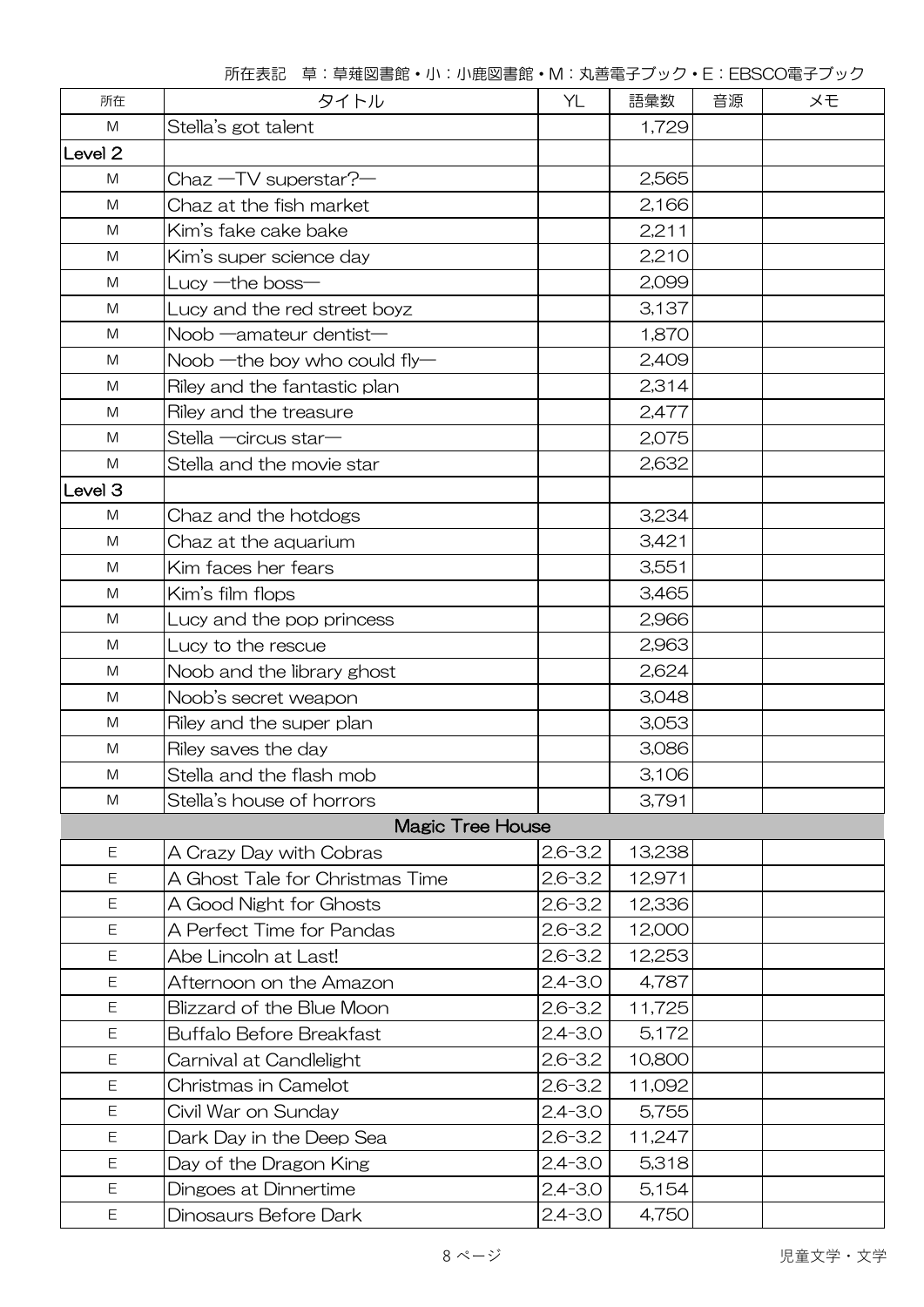所在表記 草:草薙図書館・小:小鹿図書館・M:丸善電子ブック・E:EBSCO電子ブック

| 所在          | タイトル                                 | YL          | 語彙数    | 音源 | XĐ |
|-------------|--------------------------------------|-------------|--------|----|----|
| E           | Dogs in the Dead of Night            | $2.6 - 3.2$ | 13,036 |    |    |
| Ε           | Dolphins at Daybreak                 | $2.4 - 3.0$ | 4,761  |    |    |
| E           | Dragon of the Red Dawn               | $2.6 - 3.2$ | 11,273 |    |    |
| E           | Earthquake in the Early Morning      | $2.4 - 3.0$ | 5,552  |    |    |
| E           | Eve of the Emperor Penguin           | $2.6 - 3.2$ | 11,986 |    |    |
| E           | Ghost Town at Sundown                | $2.4 - 3.0$ | 6,147  |    |    |
| E           | Good Morning, Gorillas               | $2.4 - 3.0$ | 5,847  |    |    |
| Ε           | <b>Haunted Castle on Hallows Eve</b> | $2.6 - 3.2$ | 10,737 |    |    |
| E           | High Tide in Hawaii                  | $2.4 - 3.0$ | 5,965  |    |    |
| Ε           | High Time for Heroes                 |             |        |    |    |
| Ε           | Hour of the Olympics                 | $2.4 - 3.0$ | 5,078  |    |    |
| E           | Hurry Up, Houdini!                   |             |        |    |    |
| E           | Leprechaun in Late Winter            | $2.6 - 3.2$ | 12,919 |    |    |
| E           | Lions at Lunchtime                   | $2.4 - 3.0$ | 5,181  |    |    |
| E           | Midnight on the Moon                 | $2.4 - 3.0$ | 5,660  |    |    |
| E           | Monday with a Mad Genius             | $2.6 - 3.2$ | 12,609 |    |    |
| E           | Moonlight on the Magic Flute         | $2.6 - 3.2$ | 11,158 |    |    |
| E           | Mummies in the Morning               | $2.4 - 3.0$ | 5,110  |    |    |
| Ε           | Night of the New Magicians           | $2.6 - 3.2$ | 11,300 |    |    |
| $\mathsf E$ | Night of the Ninjas                  | $2.4 - 3.0$ | 5,260  |    |    |
| Ε           | Pirates Past Noon                    | $2.4 - 3.0$ | 5,270  |    |    |
| Ε           | Polar Bears Past Bedtime             | $2.4 - 3.0$ | 5,659  |    |    |
| E           | Revolutionary War on Wednesday       | $2.4 - 3.0$ | 4,989  |    |    |
| Ε           | Season of the Sandstorms             | $2.6 - 3.2$ | 11,486 |    |    |
| Ε           | Stage Fright on a Summer Night       | $2.4 - 3.0$ | 6,117  |    |    |
| E           | Stallion by Starlight                | $2.6 - 3.2$ | 12,000 |    |    |
| E           | Summer of the Sea Serpent            | $2.6 - 3.2$ | 10,810 |    |    |
| E           | Sunset of the Sabertooth             | $2.4 - 3.0$ | 4,946  |    |    |
| Ε           | Thanksgiving on Thursday             | $2.4 - 3.0$ | 6,001  |    |    |
| Ε           | The Knight at Dawn                   |             |        |    |    |
| E           | <b>Tigers at Twilight</b>            | $2.4 - 3.0$ | 5,925  |    |    |
| E           | Tonight on the Titanic               | $2.4 - 3.0$ | 5,137  |    |    |
| Ε           | Twister on Tuesday                   | $2.4 - 3.0$ | 5,046  |    |    |
| Ε           | Vacation Under the Volcano           | $2.4 - 3.0$ | 5,821  |    |    |
| Ε           | Viking Ships at Sunrise              | $2.4 - 3.0$ | 5,453  |    |    |
| E           | Winter of the Ice Wizard             | $2.6 - 3.2$ | 10,876 |    |    |
|             | Manga Shakespeare                    |             |        |    |    |
| 小           | A midsummer night's dream            | 3.2         | 9,000  |    |    |
| 小           | Hamlet                               | 3.2         | 9,000  |    |    |
| 小           | Julius Caesar                        |             |        |    |    |
| 小           | Macbeth                              | 3.2         | 9,000  |    |    |
| 小           | Romeo and Juliet                     | 3.3         | 8,685  |    |    |
| 小           | The tempest                          | 3.2         | 9,000  |    |    |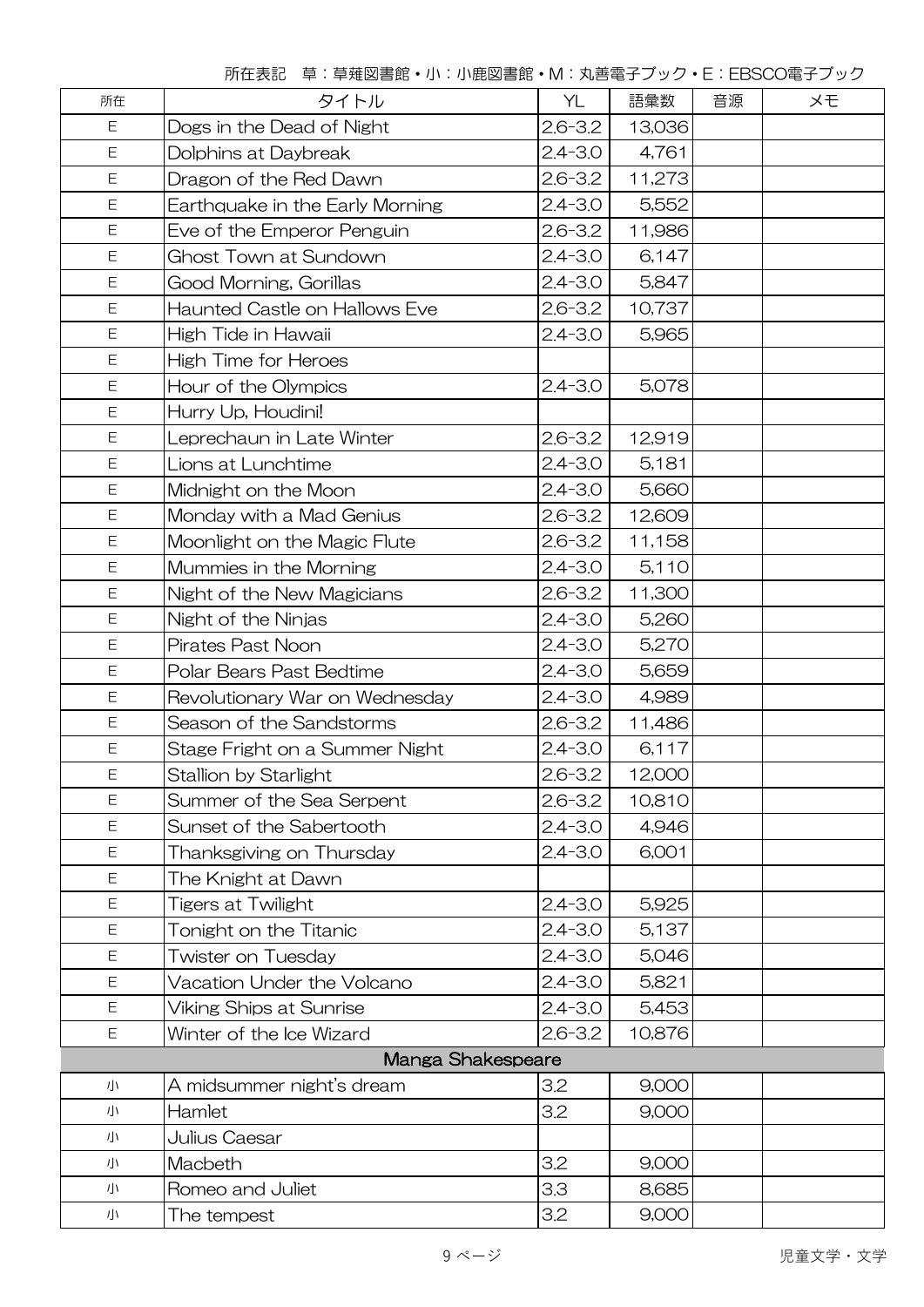所在表記 草:草薙図書館・小:小鹿図書館・M:丸善電子ブック・E:EBSCO電子ブック

| 所在             | タイトル                                                   | YL          | 語彙数     | 音源 | メモ |  |
|----------------|--------------------------------------------------------|-------------|---------|----|----|--|
| Marvin Redpost |                                                        |             |         |    |    |  |
| Ε              | A Flying Birthday Cake                                 | $2.5 - 3.5$ | 7,249   |    |    |  |
| Ε              | A Magic Crystal?                                       | $2.5 - 3.5$ | 7,962   |    |    |  |
| E              | Alone in His Teacher's House                           | $2.5 - 3.5$ | 6,098   |    |    |  |
| Ε              | <b>Class President</b>                                 | $2.5 - 3.5$ | 5,845   |    |    |  |
| Ε              | Kidnapped at Birth?                                    | $2.5 - 3.5$ | 5,209   |    |    |  |
| Ε              | Marvin Redpost                                         |             |         |    |    |  |
| Ε              | Super Fast, Out of Control!                            | $2.5 - 3.5$ | 7,390   |    |    |  |
| Ε              | Why Pick on Me?                                        | $2.5 - 3.5$ | 4,631   |    |    |  |
|                | Murakami,Haruki(村上春樹)                                  |             |         |    |    |  |
| Ε              | 1Q84                                                   | 6.5         | 465,000 |    |    |  |
| Ε              | A Wild Sheep Chase                                     | 5.5         | 86,940  |    |    |  |
| Ε              | <b>After Dark</b>                                      |             |         |    |    |  |
| Ε              | After the Quake                                        |             |         |    |    |  |
| Ε              | Blind Willow, Sleeping Woman                           |             |         |    |    |  |
| Ε              | Dance Dance Dance                                      | 6.0         | 119,461 |    |    |  |
| $\mathsf E$    | Hard-boiled Wonderland and the End of<br>the World     |             |         |    |    |  |
| Ε              | Kafka on the Shore                                     | 6           | 170,000 |    |    |  |
| Ε              | Norwegian Wood                                         | 7.5         | 121,196 |    |    |  |
| Ε              | South of the Border, West of the Sun                   | 5.5         | 57,231  |    |    |  |
| $\mathsf E$    | The Elephant Vanishes                                  |             |         |    |    |  |
| E              | The Sputnik Sweetheart                                 |             |         |    |    |  |
| Ε              | The Wind-up Bird Chronicle                             |             |         |    |    |  |
| $\mathsf E$    | Underground                                            |             |         |    |    |  |
| Ε              | Vintage Murakami                                       |             |         |    |    |  |
| Ε              | What I Talk About When I Talk About<br>Running         |             |         |    |    |  |
|                | Nate the Great                                         |             |         |    |    |  |
| Ε              | Nate the Great                                         | $1.2 - 1.4$ | 1,585   |    |    |  |
| Ε              | Nate the Great and Me: The Case of the<br>Fleeing Fang | $1.5 - 2.0$ | 2,692   |    |    |  |
| Ε              | Nate the Great and the Big Sniff                       | $1.5 - 2.0$ | 1,917   |    |    |  |
| E              | Nate the Great and the Boring Beach Bag                | $1.5 - 2.0$ | 2,003   |    |    |  |
| Ε              | Nate the Great and the Crunchy<br>Christmas            | $1.5 - 2.0$ | 2,220   |    |    |  |
| Ε              | Nate the Great and the Fishy Prize                     | $1.5 - 2.0$ | 2,601   |    |    |  |
| Ε              | Nate the Great and the Halloween Hunt                  | $1.5 - 2.0$ | 2,021   |    |    |  |
| E              | Nate the Great and the Hungry Book Club                | $1.8 - 2.2$ | 2,893   |    |    |  |
| Ε              | Nate the Great and the Lost List                       | $1.2 - 1.4$ | 1,585   |    |    |  |
| E              | Nate the Great and the Missing Key                     | $1.2 - 1.4$ | 1,635   |    |    |  |
| Ε              | Nate the Great and the Monster Mess                    | $1.5 - 2.0$ | 2,090   |    |    |  |
| E              | Nate the Great and the Mushy Valentine                 | $1.5 - 2.0$ | 2,078   |    |    |  |
| Ε              | Nate the Great and the Musical Note                    | $1.5 - 2.0$ | 2,322   |    |    |  |
| E              | Nate the Great and the Phony Clue                      | $1.2 - 1.4$ | 1,533   |    |    |  |